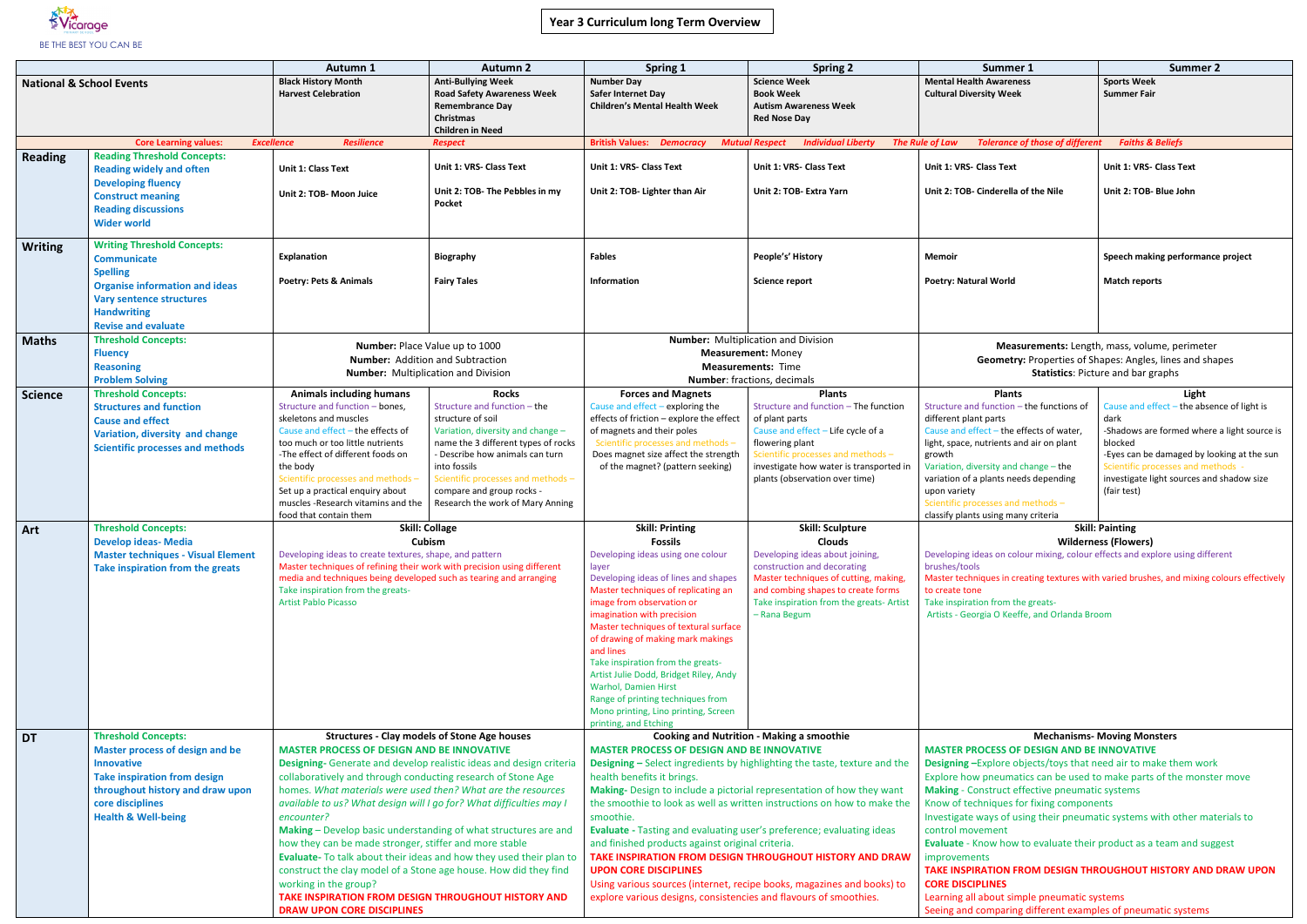|  | Explore Stone Age architecture - Stonehenge, built with layers of | Exploring different types of garnishes to make the drink more                | Learning that c         |
|--|-------------------------------------------------------------------|------------------------------------------------------------------------------|-------------------------|
|  | stones                                                            | aesthetically appealing.                                                     |                         |
|  | Explore the used primitive stone tools during the Stone Age       | Exploring additional ingredients that bring other benefits i.e. using        | <b>HEALTH &amp; WEL</b> |
|  |                                                                   | crushed ice will ensure the smoothie is cold, using ice-cream rather than    | Work safely and         |
|  |                                                                   | milk will ensure the smoothie is a lot thicker, etc.                         | Why do we hav           |
|  |                                                                   | <b>HEALTH &amp; WELL-BEING</b>                                               | What precautic          |
|  |                                                                   | The knowledge of how ingredients are used in different recipes               | examples wher           |
|  |                                                                   | The knowledge of different blending techniques                               |                         |
|  |                                                                   | Nutrition: Fruit is also high in sugar; therefore, we must also eat fruit in |                         |
|  |                                                                   | moderation.                                                                  |                         |
|  |                                                                   | Operating safely with sharp objects.                                         |                         |

- ons must be taken when producing pneumatic systems? Think of re pneumatic systems could be potentially dangerous.
- **We are network engineers (3.4) Computer networks Internet Kind** elop a basic g of how domain nverted to IP  $-$  Explain how the is level empowers rstand the physical nections necessary networks to work **We are communicators (3.5) Communication/Collaboration Internet Brave** Connect- Explore other services that use the internet to transfer data, such as email and video conferencing. Communicate - Become familiar with the risks of opening links and attachments in emails, and of communicating personal information, including via video link or email, to unknown people. Collect- Combine a variety of application software, including both desktop-based programs and internet-based services, in order to collect, analyse, evaluate and present information **Geography United Kingdom Investigate and location** bel countries that UK on a map and oital cities as surrounding the nain rivers Patterns and Change e ways that London ince AD 43 arities and differences daily routine and I from another iod. scale and size es local to their area to find areas of on a map Sustainability the UK population over time re some immigrants ne from **History What about us? Our School History Victorian Link** Civilisation - Key features of this period Contribution to the wider world- Britain how has this period of time changed our experiences today. Achievements - What did the Victorians achieve? reform acts to change working conditions, compulsory education for all 1880 Medicine - What illnesses were around during the Victorian era and how has it changed? **Brass, Compose a melody** ords for a song. and describing ture recognising sic in sections. thm traditionally from ation **Performing skills Appreciation** Performing music for an audience in a concert. Appreciating and describing instrumental sounds and atmosphere created in a piece of music. Notating rhythm traditionally from memory-dictation

| <b>Computing</b>       | <b>Threshold Concepts:</b><br>Code<br><b>Connect</b><br><b>Communication</b><br><b>Collect</b>                                                                                                                                                                                                                                                                                                                                                | We are programmers (3.1)<br><b>Programming</b><br>Code-Use of repeat commands<br>Familiar with coding blocks such<br>as motion, look, sound, event.<br>Connect - Break task into smaller<br>parts<br>Explore how to put programming<br>commands into a sequence to<br>achieve a specific outcome<br>Understand how to test my<br>program and recognise when I<br>need to debug<br>Communicate - Describe<br>algorithm                                                                                                                                                                                                                                                                                           | We are Bug Fixers (3.2)<br><b>Computational Thinking</b><br><b>Internet Alert</b><br>Code - Identify and explain<br>different types of bugs<br>Connect - Explore positive<br>behaviour on the Scratch<br>community<br>Communicate - Explain<br>different strategies and build on<br>resilience                                                                                                                                                                                                                                                     | <b>Safer Internet Day activities</b><br><b>Digital Literacy</b><br><b>Internet Sharp</b><br>Connect-Explore how to make<br>positive choices online<br>Explore bystanders and upstander<br>Communicate - Recognise positive<br>and negative behaviour online<br>Use the internet for different<br>purposes                                                                                                                                                                                                                                                                                                                                   | We are Presenters (3.3)<br><b>Creativity</b><br><b>Internet Kind</b><br>Connect - Understand and<br>demonstrate respectful and<br>responsible filming<br>Communicate - Explain the<br>different effects of different tools<br>Collect-Explore working with<br>different input and output                                                                                                                                                                                                                                                                         | We are netv<br>Comp<br>Int<br><b>Connect-Deve</b><br>understanding<br>names are cor<br>addresses.<br>Communicate<br>internet at thi<br>users<br>Collect-Under<br>hardware con<br>for computer                                                                                                                                                                                                                                    |
|------------------------|-----------------------------------------------------------------------------------------------------------------------------------------------------------------------------------------------------------------------------------------------------------------------------------------------------------------------------------------------------------------------------------------------------------------------------------------------|-----------------------------------------------------------------------------------------------------------------------------------------------------------------------------------------------------------------------------------------------------------------------------------------------------------------------------------------------------------------------------------------------------------------------------------------------------------------------------------------------------------------------------------------------------------------------------------------------------------------------------------------------------------------------------------------------------------------|----------------------------------------------------------------------------------------------------------------------------------------------------------------------------------------------------------------------------------------------------------------------------------------------------------------------------------------------------------------------------------------------------------------------------------------------------------------------------------------------------------------------------------------------------|---------------------------------------------------------------------------------------------------------------------------------------------------------------------------------------------------------------------------------------------------------------------------------------------------------------------------------------------------------------------------------------------------------------------------------------------------------------------------------------------------------------------------------------------------------------------------------------------------------------------------------------------|------------------------------------------------------------------------------------------------------------------------------------------------------------------------------------------------------------------------------------------------------------------------------------------------------------------------------------------------------------------------------------------------------------------------------------------------------------------------------------------------------------------------------------------------------------------|----------------------------------------------------------------------------------------------------------------------------------------------------------------------------------------------------------------------------------------------------------------------------------------------------------------------------------------------------------------------------------------------------------------------------------|
| History /<br>Geography | <b>History Threshold Concepts:</b><br><b>Contribution to the Wider World</b><br><b>Achievements</b><br><b>Civilisation</b><br><b>Education</b><br><b>Medicine</b><br><b>Hierarchy</b><br><b>Technology</b><br><b>Empire</b><br><b>Geography Threshold Concepts:</b><br><b>Investigate Space &amp; Location</b><br><b>Investigating Patterns &amp; Changes</b><br><b>Investigating Scale &amp; Size</b><br><b>Investigating Sustainability</b> | Geography<br><b>Using Land</b><br><b>Investigating Space and location</b><br>Identify the features of a sketch<br>map.<br>Identify important landmarks in<br>the local area.<br><b>Investigating Patterns and</b><br>Change<br>List ways we use land in the UK.<br>Describe an area as urban or<br>rural.<br>List different types of rural<br>spaces.<br>Investigating scale and size<br>Explain the purpose of a sketch<br>map.<br>Explain the purpose of symbols<br>on a map.<br><b>Investigating Sustainability</b><br>Explain what most rural land is<br>used for in the UK.<br>Compare two maps.<br>Explain why an area is suited to<br>crop or livestock farming - how<br>farming has changed since 1950. | <b>History</b><br><b>The First Nations</b><br>Civilisation - Key features of<br>this period<br>Contribution to the wider world<br><b>Britain</b><br>Achievements - What did Stone<br>Age, Bronze Age and Iron Age<br>achieve?<br>Beliefs & religion - What did the<br>Bronze Age and Iron Age<br>believe? Rituals/ Stone Circles,<br>burials, druids.<br>Medicine - What did they use<br>for illness or disease? Plant<br>based treatments.<br>Technology - What new<br>technology did each period give<br>us - Fire, farming, wheels,<br>ploughs. | Geography<br><b>Extreme Earth - Volcanoes</b><br><b>Investigating Space and location</b><br>Identify where volcanoes are found<br>using a map<br><b>Investigating Patterns and Change</b><br>Describe the make-up (layers) of<br>the Earth by looking at the physical<br>features<br>Explain how a volcano is made by<br>talking about physical features<br>Investigating scale and size<br>Use specific vocabulary, extinct,<br>dormant and active when<br>describing volcanoes and how a<br>volcano changes over a period of<br>time<br><b>Investigating Sustainability</b><br>Explain the risks and benefits of<br>living near a volcano | <b>History</b><br>Life in Britain<br>Civilisation - Key features of this<br>period<br>Contribution to the wider world-<br><b>Britain</b><br><b>Achievements- How did Stone</b><br>Age, Bronze Age and Iron Age<br>achieve? Farming, tools, farming<br>equipment.<br>Beliefs & religion - What did the<br>Bronze Age and Iron Age believe?<br>Rituals/ Stone Circles, burials,<br>druids.<br>Medicine - What did they use for<br>illness or disease?<br>Technology Fire, farming, wheels,<br>ploughs.<br>Empire (Military) - Bronze Age<br>and Iron Age soldiers. | G<br>Unit<br><b>Investigating S</b><br>Locate and lak<br>make up the I<br>name the capi<br>Name the sea<br>UK and UK's n<br><b>Investigating F</b><br>Describe some<br>has changed s<br>Identify simila<br>between their<br>that of a child<br>historical peri<br>Investigating s<br>Name countie<br>Use a legend<br>higher ground<br><b>Investigating S</b><br>Describe how<br>has changed o<br>Identify where<br>to the UK can |
| <b>Music</b>           | <b>Threshold Concepts:</b><br><b>Performing</b><br><b>Composing</b><br><b>Notating</b><br><b>Appreciation</b>                                                                                                                                                                                                                                                                                                                                 | To play the Recorder<br><b>Pitch Notation</b><br>Performing music on the<br>recorder.<br>Appreciation of music-<br>instrumental sounds.<br>Notating-Begin exploring and<br>notating sounds on a traditional<br>stave.                                                                                                                                                                                                                                                                                                                                                                                                                                                                                           | <b>Stave Notation</b><br>Woodwind instruments,<br>Perform<br>Performing music as a class.<br>Appreciating and describing<br>structure in music.<br>Notating sounds and symbols<br>on the stave using e.g. Every<br>Good Boy as a learning tool.                                                                                                                                                                                                                                                                                                    | <b>Musical Words</b><br><b>Strings, Aural memory</b><br>Performing music including from<br>memory.<br>Appreciation of expression in<br>music.<br>Notaing-Developing performing<br>skills adding new notes                                                                                                                                                                                                                                                                                                                                                                                                                                   | <b>Composition, Percussion,</b><br>Improving my work<br>Composing music using a limited<br>numbers of notes.<br>Appreciating and describing<br>music.<br>Notating sounds traditionally on a<br>stave.<br>Notating rhythm traditionally                                                                                                                                                                                                                                                                                                                           | Structure,<br><b>Composing wo</b><br>Appreciating a<br>musical struct<br>different musi<br>Notating rhyth<br>memory-dicta                                                                                                                                                                                                                                                                                                        |

## hanges in air pressure can cause movement

## **LL-BEING**

and accurately with a range of simple hand tools ve pneumatic systems? How do they help us?